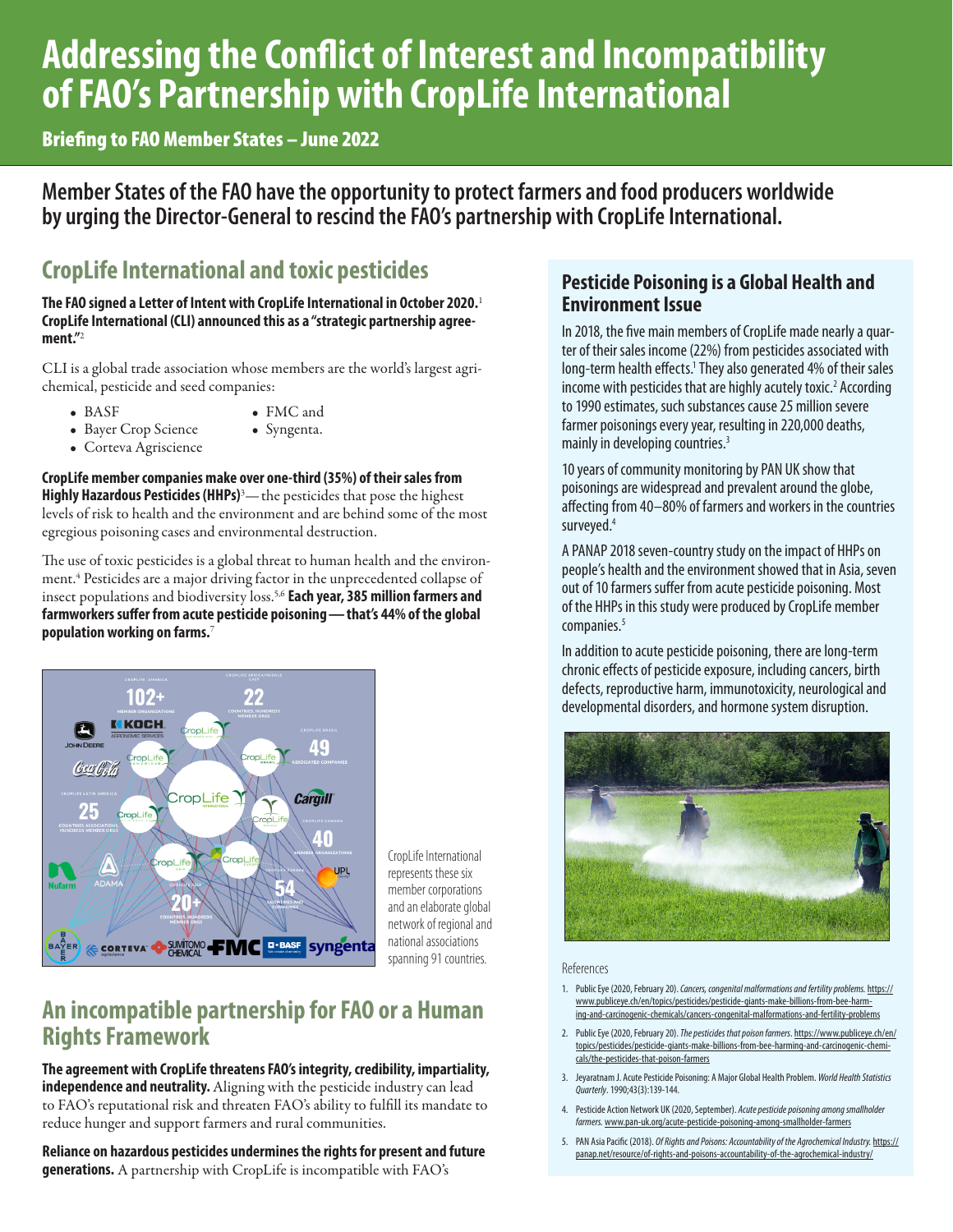<span id="page-1-0"></span>obligations to uphold human rights. Hazardous pesticides are inconsistent with the rights protected by the United Nations, including:

- **• Rights to health and to a clean, healthy and sustainable environment;**
- **• Right to safe working conditions;**
- **• Right to adequate food;**
- **• Rights to safe and clean drinking water and sanitation;**
- **• Right to a dignified life; and**
- **• Rights of Indigenous Peoples, women, children, workers, and peasants and other people working in rural areas,**  which includes the **right to not use or be exposed to hazardous pesticides.**

#### **In his report to the 49th Session of the UN Human Rights Council in March 2022, UN Special Rapporteur Michael Fakhri states:**

Institutionalized agreements between organizations, such as CropLife International, representing and lobbying for the pesticide producers, and United Nations agencies may raise questions of conflict of interest and result in undue corporate influence over international policymaking.

#### **UNSR Fakhri's recommendation strongly encourages the FAO Council "to review the agreement with CropLife International with an eye to human rights concerns" and "to consider directing the Director-General of FAO to rescind the agreement."**[8](#page-3-0)

Former UN Special Rapporteur on the Right to Food, Hilal Elver, also expressed grave concerns regarding the pesticide industry's practice of obstructing global and national policy and scientific processes, thoroughly detailed in her 2017 report:[9](#page-3-0)

The pesticide industry is dominated by a few transnational corporations that wield extraordinary power over global

#### **CropLife member companies' influence on national policy and science:**

- Bayer played a key role in Thailand's decision to overturn its ban on the cancer-causing glyphosate. Communications between U.S. government officials and Thailand were largely scripted and pushed by Bayer, which lobbied support from USDA, warning of trade impacts to U.S. commodity exports.<sup>1</sup>
- Syngenta consistently refused to modify its deadly weedkiller formula of paraquat, claiming it was safe. It manipulated scientific data to circumvent a ban and keep paraquat on the market for 40 years. As a result, hundreds of people, especially in rural communities in the Global South, continue to use it and die from paraquat poisoning.<sup>2</sup>
- Bayer exerted enormous pressure against Mexico upon the Presidential decree to phase out glyphosate and GMOs. CropLife lobbied the USTR and U.S. EPA which then took up industry's concerns against Mexico to pressure them to drop the ban.<sup>3</sup>

#### References

- 1. Gillam, C. (2020, September 17). *Thailand's reversal on glyphosate ban came after Bayer scripted U.S. intervention, documents show.* U.S. Right to Know. <https://usrtk.org/pesticides/thailands-reversal-on-glyphosate-ban/>
- 2. Gillam, C. (2021, March 24). 'A sip can kill': did a chemical company misrepresent data to avoid making a safer product? *The Guardian.* [https://www.theguardian.com/environment/2021/mar/24/syngenta-paraquat-dead](https://www.theguardian.com/environment/2021/mar/24/syngenta-paraquat-deadly-john-heylings)[ly-john-heylings](https://www.theguardian.com/environment/2021/mar/24/syngenta-paraquat-deadly-john-heylings) [https://unearthed.greenpeace.org/2021/03/24/paraquat-papers-syngenta-toxic-pesti](https://unearthed.greenpeace.org/2021/03/24/paraquat-papers-syngenta-toxic-pesticide-gramoxone/)[cide-gramoxone/](https://unearthed.greenpeace.org/2021/03/24/paraquat-papers-syngenta-toxic-pesticide-gramoxone/)

3. Gillam, C. (2021, February 16). Revealed: Monsanto owner and US officials pressured Mexico to drop glyphosate ban. *The Guardian.* [https://www.theguardian.com/business/2021/feb/16/revealed-monsanto-mexico-us-gly](https://www.theguardian.com/business/2021/feb/16/revealed-monsanto-mexico-us-glyphosate-ban)[phosate-ban](https://www.theguardian.com/business/2021/feb/16/revealed-monsanto-mexico-us-glyphosate-ban)

agrochemical research, legislative initiatives and regulatory agendas…. The pesticide industry's efforts to influence policymakers and regulators have obstructed reforms and paralysed global pesticide restrictions globally.

### **Lack of transparency on due diligence and risk assessment**

The LOI was entered prior to the FAO's adoption of its new Strategy for Engagement with the Private Sector and its due diligence framework (FRAME). The FAO's continued lack of transparency regarding the CropLife partnership raises critical questions: was this partnership ever evaluated through a due diligence screening and was a proper risk assessment conducted? If so, by whom, with what result? What risks were identified and what plans were enacted to mitigate these risks? What procedures are currently in place to evaluate the impacts of this collaboration on rights holders? Furthermore, it remains unclear whether or not CropLife was checked against the Exclusionary Criteria or ESG risk elements, evaluation of corporate high-risk sectors, or the other criteria for private sector partnerships embodied in the FRAME.

### **CropLife's record of influence on policy and scientific data**

#### **CropLife member companies have exerted enormous pressure on governments that take policy measures to protect people and environment from pesticide harms.**

As profit-driven corporations, CropLife International's primary aim is to maximize sales of their members' products, especially in the Global South. CLI member companies explicitly target countries in Africa, Latin America and Asia, where the proportion of their HHP sales is even higher.<sup>[10](#page-3-0)</sup>

### **Undermining FAO's Code of Conduct on Pesticide Management and its commitments to reducing reliance on pesticides**

Collaborating with CropLife on "reducing pesticide risks through sound management and crop production intensification",<sup>[11](#page-3-0)</sup> goes directly against the FAO and WHO's International Code of Conduct on Pesticide Management[.12](#page-3-0) The Code's implementation document, Guidance on Pest and Pesticide Management Policy Development, goes beyond only reducing risks: It puts **reducing reliance on pesticides as the first, and thus most critical, step towards pesticide risk reduction.**[13](#page-3-0) The reduction in use and dependency on agrochemicals is underscored as a priority for concerted action in other UN fora, and conventions.<sup>14 15</sup>

**The FAO deepening its collaboration with CropLife directly counters any efforts toward progressively banning HHPs, as recommended for consideration by the FAO Council as early as 2006.**[16](#page-3-0) The FAO and WHO Code's Guidelines on HHPs recommends phasing out and ending the use of HHPs through banning, canceling or withdrawing registration, and "ending use" as a mitigation option.<sup>[17](#page-3-0)</sup>

**The "sound management of chemicals" perpetuates a dangerously ineffective paradigm of "responsible use."** We have not seen a downward trend in pesticide poisoning from "sound management" provided by pesticide companies. Rather than centering the false solution of "sound management," the FAO should follow its own Code Guidelines to prevent, reduce and minimize risk of pesticide exposure, "through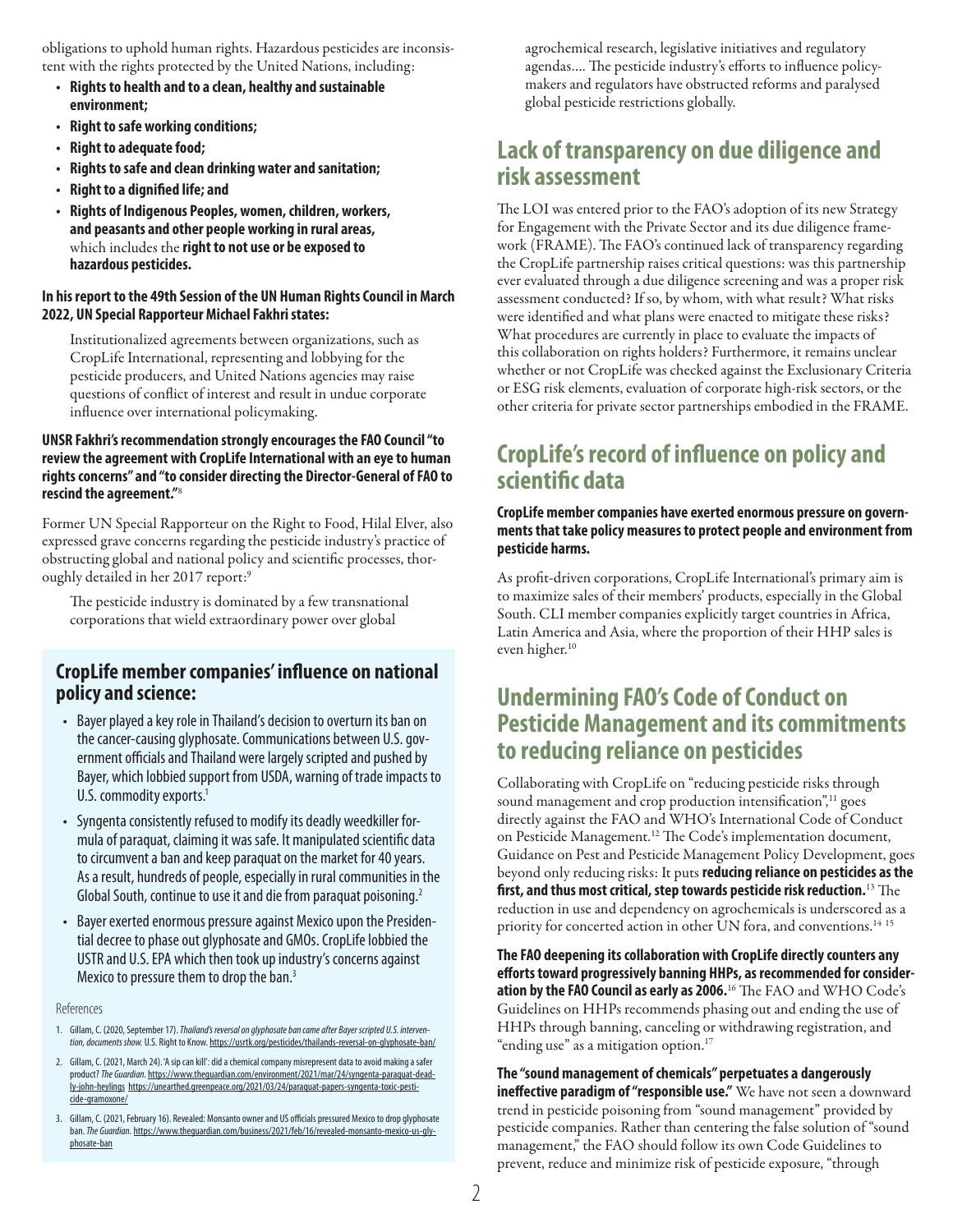<span id="page-2-0"></span>**Agroecology:** In recent years, the FAO has committed to supporting innovative, knowledge-intensive agroecological approaches to address climate change and support farmer livelihoods.\* CropLife asserts it provides "environmentally friendly" technology through genetically modified (GM) seeds produced by its member corporations. GM seeds are often engineered to be used with proprietary chemical herbicides — thus a mechanism to boost agrochemical sales. This can bury farmers in debt and threatens the urgently needed transition to agroecology.

\* FAO. *Agroecology Knowledge Hub*. <https://www.fao.org/agroecology/overview/our-work/en/>



Yaqui children talking to a watermelon plant, thanking it and helping it grow in Tucson, Arizona. IITC photo by Andrea Carmen

### **Civil Society and Indigenous Peoples Have Been Vocal in Opposing This "Toxic Alliance"**

In November 2020, 352 civil society and Indigenous Peoples' organizations from 63 countries, representing hundreds of thousands of farmers, fisherfolk, agricultural workers and other communities, sent a letter to Director General Dongyu Qu expressing concerns as rights holders and urging the FAO to abandon its plans to partner with the pesticide industry.<sup>1</sup>

More than 250 scientists, academics and researchers sent a letter that same day,<sup>2</sup> soon followed by 47 foundations and funder networks.<sup>3</sup> Director General Qu wrote back to civil society and Indigenous Peoples' organizations as well as scientists and academics, however the major concerns outlined were not addressed. Representatives of 11 global civil society and Indigenous Peoples' organizations have formally requested to meet with the Director General4 without due response. This past December, over 187,300 individuals from more than 107 countries submitted a global petition<sup>5</sup> urging an immediate end to the FAO's partnership with CropLife.

References

- 1. Various signatories (2020, November 19). *More than 350 civil society organizations and 250 scientists call on the UN agency not to partner with CropLife International.* PAN International. [https://pan-international.org/release/350-civil](https://pan-international.org/release/350-civil-society-organizations-and-250-scientists-call-on-the-un-agency-not-to-partner-with-croplife-international/)[society-organizations-and-250-scientists-call-on-the-un-agency-not-to-partner-with-croplife-international/](https://pan-international.org/release/350-civil-society-organizations-and-250-scientists-call-on-the-un-agency-not-to-partner-with-croplife-international/)
- 2. Various signatories (2020, November 19). *Letter from academics, scientists & researchers expressing concern regarding FAO's announcement of plans to forge a new strategic partnership with CropLife International.* Agroecology Research Collective. [https://agroecologyresearchaction.org/letter-from-academics-scientists-researchers-expressing-con](https://agroecologyresearchaction.org/letter-from-academics-scientists-researchers-expressing-concern-regarding-faos-announcement-of-plans-to-forge-a-new-strategic-partnership-with-croplife-international/)[cern-regarding-faos-announcement-of-plans-to-forge-a-new-strategic-partnership-with-croplife-international/](https://agroecologyresearchaction.org/letter-from-academics-scientists-researchers-expressing-concern-regarding-faos-announcement-of-plans-to-forge-a-new-strategic-partnership-with-croplife-international/)
- 3. Various signatories (2020, December 15) *Public letter from funders about the recently announced partnership between the UNFAO and CropLife International.* Just Food Solutions.<https://justfoodsolutions.net/>
- 4. Various signatories (2021, February 25). *Follow-up letter to FAO Director-General Dongyu Qu.* PAN North America. [https://www.panna.org/sites/default/files/Follow%20Up%20Meeting%20Request%20Letter%20to%20DG\\_](https://www.panna.org/sites/default/files/Follow%20Up%20Meeting%20Request%20Letter%20to%20DG_FINAL2_0.pdf) [FINAL2\\_0.pdf](https://www.panna.org/sites/default/files/Follow%20Up%20Meeting%20Request%20Letter%20to%20DG_FINAL2_0.pdf)
- 5. Various signatories (2021, December 3). *Global petition to stop the FAO-CropLife #ToxicAlliance.* PAN International. <https://pan-international.org/wp-content/uploads/Petition-to-Stop-the-FAO-CropLife-ToxicAlliance-en.pdf>

non-chemical pest management techniques." As outlined in the Code, "Pest management strategies should include such IPM approaches and not solely rely on chemical control" which can be achieved through agroecological knowledge and practices[.18](#page-3-0) This is also underscored by the UN Environmental Program which calls to include "prevention, reduction, remediation, minimization, and elimination of risks during the life cycle."[19](#page-3-0) Further, UNEP has proposed that legally binding instruments may be necessary to strengthen international support for the management of HHPs, especially for developing and transition countries.<sup>[20](#page-3-0)</sup>

#### **Recognizing CLI's vested interest in maintaining, if not increasing, its profits from the continued sale of HHPs, how can we expect CLI to support efforts to reduce farmers' reliance on its products?** This is counter to their business, yet it is, according to FAO's guidance, the first and most important step in preventing and reducing risk.

### **Undercuts FAO from leading global efforts to support just & resilient food systems through agroecology**

**FAO's partnership with CropLife undercuts the FAO and several Member States' support for agroecology,**[21](#page-3-0) **an approach that offers viable and sustainable proposals for generating ecologically based food and farming systems without the use of toxic pesticides.** 

If the FAO is to help Member States successfully scale up agroecology initiatives globally<sup>22</sup> to support small-scale food producers and agricultural workers as a response to the challenges of climate change and the need for a transition to a resilient food system, it must lead the way in pursuing decisive action to phase out HHPs globally. **This would be difficult to achieve with the FAO also pursuing active collaborations with the world's largest pesticide companies.**

# **What FAO Member States can do**

- **■** Member States of the FAO must take seriously the **major concerns of civil society, farmers, agricultural workers, Indigenous Peoples and other communities regarding the FAO's partnership with CropLife.**
- Æ **Member States of the FAO must not allow the agency to partner through a Letter of Intent or any other engagement mechanism with the pesticide industry — nor allow it to hold sway over the agency.**  Partnering with CropLife International undermines the FAO's priority of reducing reliance on pesticides and its commitment to agroecology. It formally ties the FAO to producers of deadly, harmful, unsustainable chemical pesticides.
- The FAO must prioritize the increase of farmer access to agroecological practices and tools that help them grow their crops sustainably without harming their health. **To safeguard the health and well-being of the people and the planet, Member States should direct the FAO to end its partnership with CropLife International.**